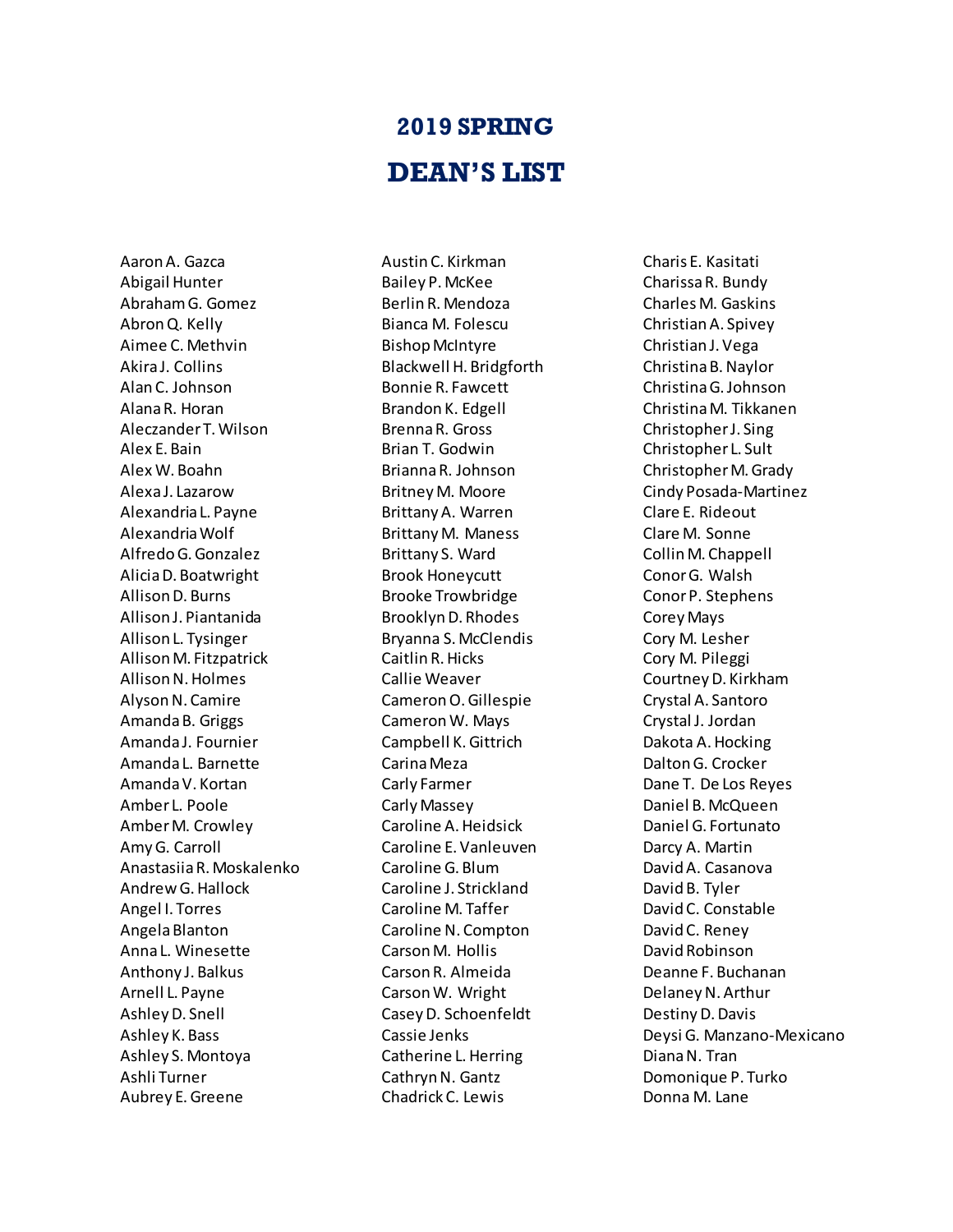Donovan S. Davis Douglas M. McClurg Duncan H. Jones Dylan J. Spence Dylan T. Rivenbark Eli I. Stafford Eliana I. Carpenter Elisabeth C. Miller Elizabeth Armengolt-Martinez Ellie T. Kohl Emilee R. Sullivan Emilia J. Bustos Bowen Emily C. Burton Emily Lopez Santos Emma G. Erickson Emma King Emma S. Hemingway Eric P. Goehringer Eric R. Weir Erin D. Verhovec Erin L. Jones Ernest T. Brittain Evelyn K. Shirilla Eyma Villasenor Gabriel L. Abbate Gabrielle B. Gritton Gabrielle K. Valentino Garrett R. Wilson Gemma L. Suarez George J. Boyle Giselle Moran Gladelia Y. Jones Grace T. Rochefort Gracen E. Clark Grant M. Blankenbeckler Greer M. Robinson Gregory T. Unger Gretchen R. Brock Hailey M. Nelms Haleigh C. Jones Haley N. Rogers Haley R. O'Leary Halle L. Kiesling Hallie T. Kammerer Hannah C. Bonnell Hannah E. Gastwirth Hannah G. Batt Hannah L. Goodyear

Hannah R. Barringer Harleigh R. Reynolds Harrison Foust Haylee E. Lewis Hayley B. Allen Holly L. Litchfield Hope R. Kuperus Huy Q. Doan Ian N. MacDonald Isabel Naumuk-Segovia Isaiah A. Arebalo Izabella B. Adams Jack R. Connolly Jacob C. Wilcox Jacob H. Weitnauer Jacob M. Borneman Jacob M. Dehaas Jalin J. Cox Jamaal K. Byrd-Cowan James Brophy James D. Pate James M. Blades James M. Gustafson Jameson G. Ray Jared T. Devon Jason C. Hager Jazmyne A. Jackson Jeanette Obelenus Jeffrey L. Butler Jenna M. Herbert Jennifer A. Linnemann Jennifer N. Waldron Jeremy D. Tidd Jeremy L. Pearson Jeremy M. Shields Jeri L. Cochran Jesse C. Smith Jessica K. Tishler-Bennett Jessica L. Adams Jessica Sihler Joel W. Thompson John C. Dunn John J. Carroll, IV John K. Warlick John M. Foster John M. Pratt John S. Szep Jonas M. Brock

Jonathan C. Bartlett Jonathan P. Angel Jordan D. Collins Jordan Marsicano Jordan P. John Jordan Pettid Jordan R. Duncan Jordan W. Young Joseph B. Watson Joseph L. Thompson Joseph S. Galyean Joshua H. Mewborn Joshua M. Lowrie Joshua S. Harrell Joshua W. Tinch Julia M. Jones Julio E. Urena Garcia Justin Richardi Kaitlyn E. Dail Kaitlyn N. Cannon Kara M. Wilson Karolina Woodward Kashia T. Aiken Katelyn B. Barnes Katelyn B. Thomason Katherine E. Norman Kathleen C. Mulligan Kathleen K. Ricketts Katlyn T. Lowe Kaycee Pickering Kaye Ann Marie Johnson Kayla D. Shepard Kayla N. Edwards Kaylee D. Bruch Kaylee S. Schuster Kaylen Howard Kelly L. Harding Kelsey M. Elliott Kelsey Robertson Kendra L. Bogart Kenneth L. Lemaster Kerri L. Taylor Kevin A. Long Kiara K. Thompson Kirbyanne E. Sherman Krishna R. Mintz Kristen C. Simmons Kristian N. Cannady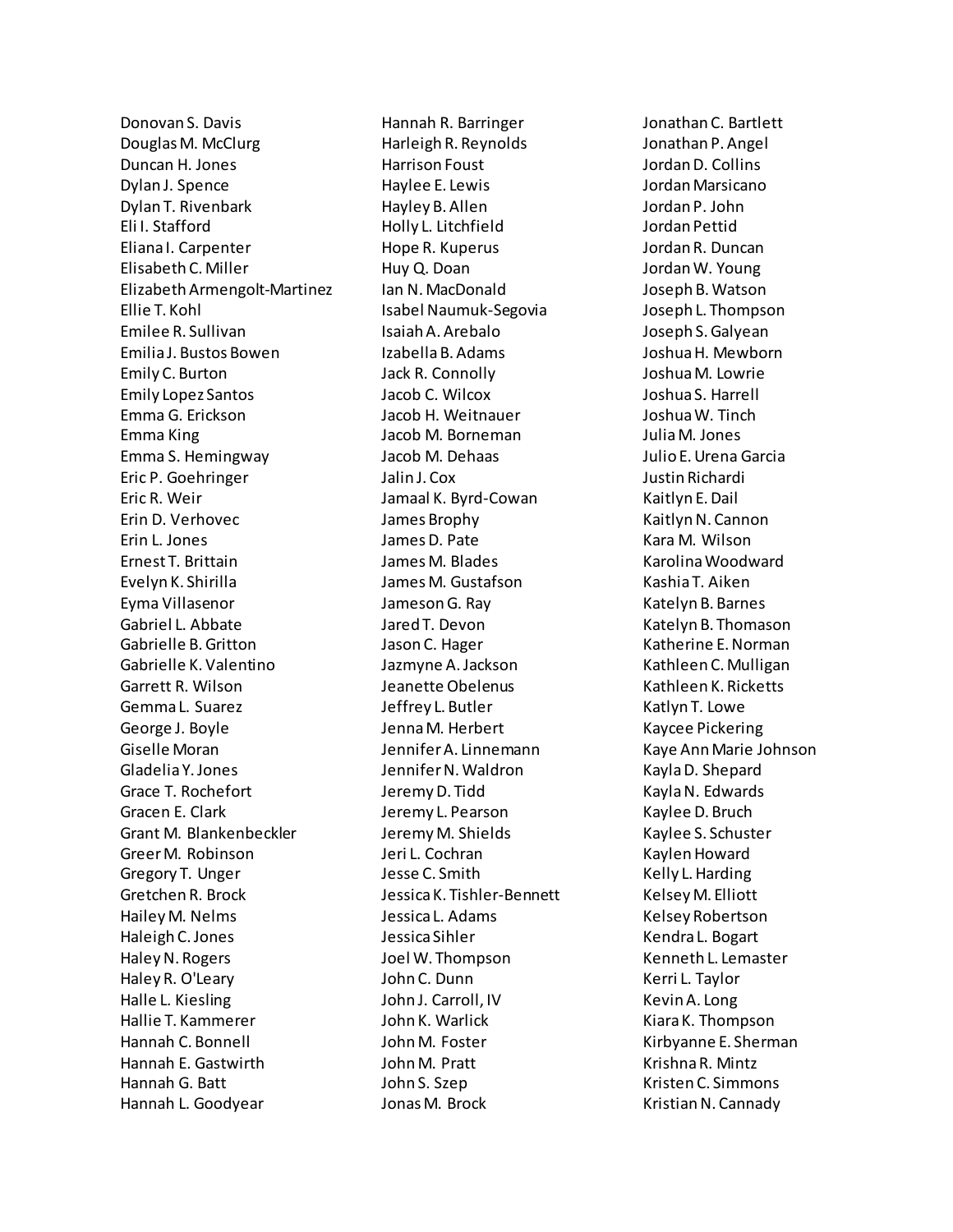Kristina C. Rabinski Kristopher C. Evans-Newman Kyle Bergene Kyle M. Menke Kyle P. Lehmann Kylie F. Hobgood Labib I. Ismail Laura I. Mora Flores Laura P. Santiago Lauren A. Hanc Lauren G. Wells Lauren N. Lawrence Lauren T. Gould Leah M. Hucks Lennon-Mccartney Barrier Lina V. Vasquez Lindsay C. Thompson Lindsay M. Sanderson Lindsay Maynard LizbetA. Sanchez Parada Lizzet Garcia-Maurilio Logan M. Jones Louis A. Denoia Luisa C. Granados Luke A. Webster Mackenzie Connolly Madeleine Doute Madeline A. Cimone Madeline R. Stroud Madison E. Courtney Madison M. Bolen Mandi A. Adams Marco Farrow Marcos Resendiz Maria C. Mattingly Mark A. Wallace Mark S. Wagner Marvin E. Godoy Mary K. Dudley Mary K. Wells Maryellie S. Carpenter Masha B. Schmick Massimo S. Pittari Matthew C. Jarboe Matthew D. Hennessy Matthew W. Pearson McCartney K. Piner Meaghan J. Noxon

Megan E. Burton Mekyah R. Downen Melissa J. Williams Melodi A. Norng Meredith E. Gallagher Michael A. Crain Michael C. Reaves Michael J. Dillion Michael P. Anderson Michael R. Burn Michael W. Rhodes Miriam C. Jones Mohamed Kharbat Moriah A. Ozolua Naklee J. Hayburn Naomi L. Harka Nathan A. Farrell Nathanial Fabian Nathaniel A. Hiteshew Nduwimana S. Karorero Mahehero Ngan K. Nguyen Nicholas D. Torchio Nicholas J. Hill Nicholas Lin Nicholas Myer Nicholas R. Withers Nick T. Vandall Nicole Gilkeson Nicole R. Colangelo Nikki Swenseid Nina S. Geodakyan Noah B. Sibbett Noah R. Deda Nola W. Riley Olivia K. Santo Olivia N. Chestnutt Paige N. Johns Parker T. Fowler Patrick C. Liddy Perla J. Martinez Rachel D. Hyatt Rachel E. Brittingham Raime C. Cooper Raquel R. Royal Reagan J. Jernigan Reagan V. Thompson Reed N. Martz Rhonda D. Farrell

Richard Xicali Riyaadh Winqvist Robert D. Brickels Robert Henly Robert T. Niven Roberto C. Vasquez Roland B. Wimberly Russell Evans Ryan L. Stout Sabrina M. Jarman Samantha E. Atkins Samantha L. Julian Samantha M. West Samantha N. Brown Samuel A. George Samuel Craig Samuel Newberry Sarah B. Meaker Sarah E. Close Sarah Helm Sarah J. Kelly Sarah Wagner Savanah R. Haskins Savannah G. Immordino Savannah K. Boyd Sean S. Giggey Sean T. Crispi Selina D. Harvey Seth M. Burgess Shameika D. Rivers Sharajha T. McQueen Shaylene Hennigan Sheena L. Freeman Shelby L. Cook Shelby L. Puricz Shenita Y. Waddell-Daniels Sherise M. Brissett Shonda A. Anderson Shqvanner A. Allen Stacy Striks Stefan G. Davis Stephanie D. Tremain Stephanie P. Singletary Steven Almanzar Sydney E. Norville Sydney N. Graham Sydney N. Hicks Symone E. Nobles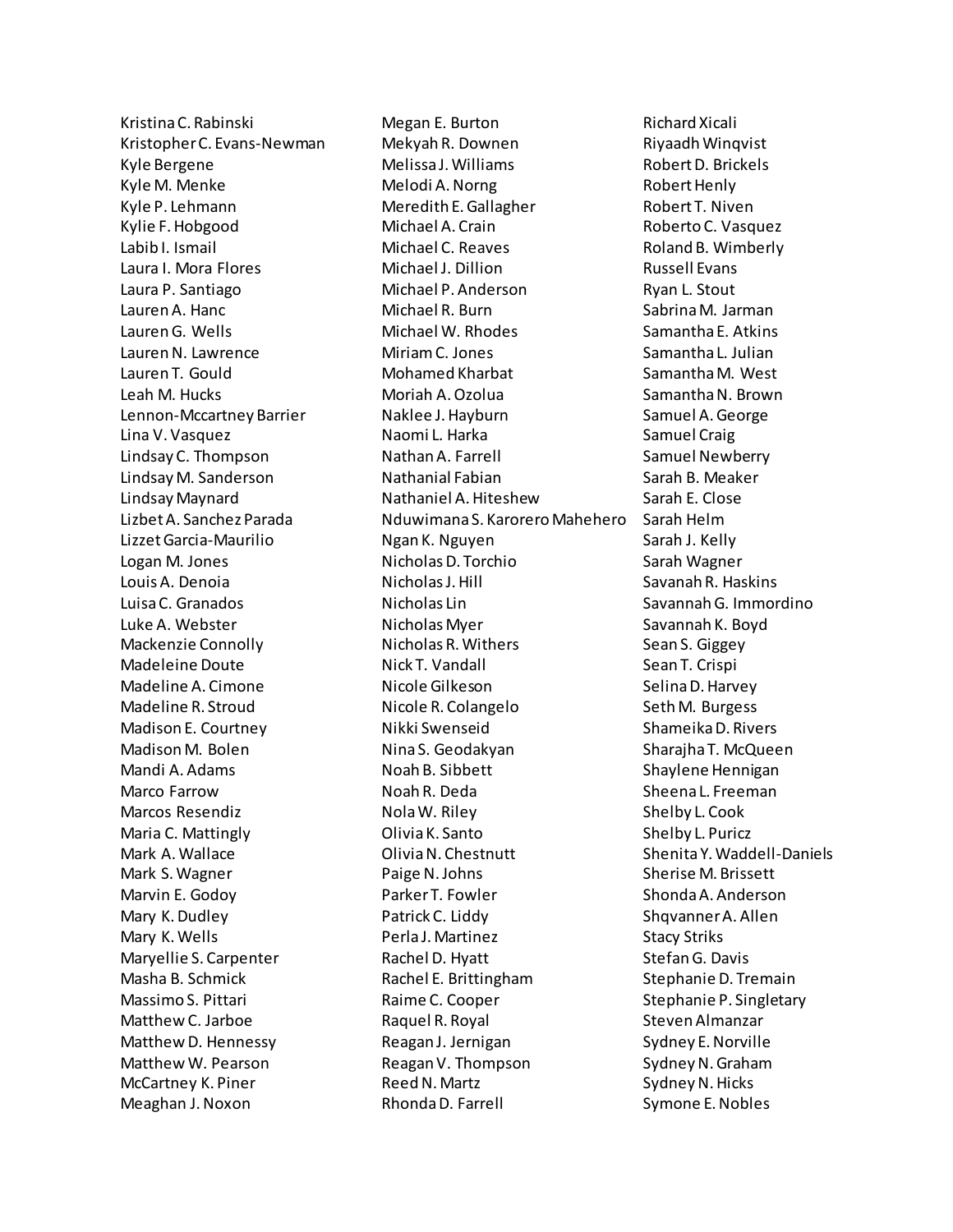Tala M. Thompson Taleeyah Perry Tallison L. Brainard Tamarra A. Bates Tamera Tucker Tanner P. Freeman Tanya Betts Tarah S. Conley Tashia S. Thomas Tate M. Wood Taylor H. Thompson Taylor J. Patch Taylor N. Moore Taylor W. Trimble Terri R. Williams Timothy A. Tolfree Trevor W. Wilson Trinity G. Davis Tyanna A. Bolden Tyler K. Singletary Tyneemah S. Green Tyriq J. Bradley Valeri Garcia-Morales Veronica B. Batson Victoria Elder Vincent M. Pray Viviana G. Perez William A. Davis William B. Bodzinski William E. Hines William H. Gardner William H. Tyler William N. Mikuta Wyatt J. Johnson Zachary A. Howard Zachary C. Bessant Zachary T. Faulk Zack W. Freedle Zane Klonowski Zen C. Smith Zoe A. Laakmann